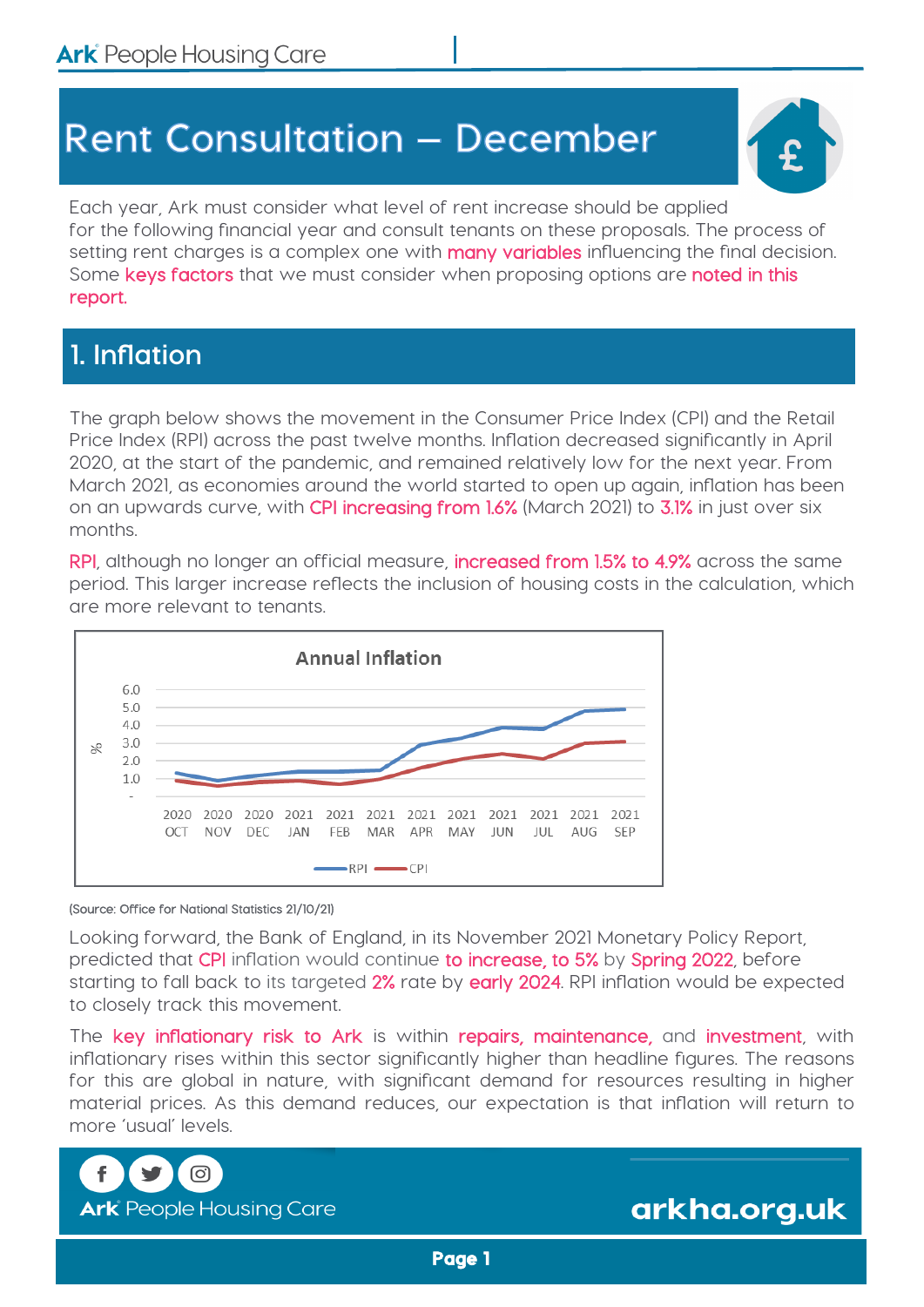### **2.0 Covering our Costs and Investing for the Future**

At the end of October 2021 we sent you a copy of the Tenants Report on Ark's performance against the **Scottish Social Housing Charter** and I hope that from that report you can recognise that Ark staff are working hard to **minimise rental loss** through the management of arrears and void properties, whilst at the same time re-investing substantial amounts of money back into property management. The chart below shows how each pound is spent.



- The largest percentage of spend was on property repairs and improvements with nearly £914K being spent, in existing properties, for example bathroom or kitchen upgrades. It also include repairs, cyclical maintenance and work done to re-let empty properties.
- The next largest spend being on staffing costs (salaries for the Housing  $\delta$ Maintenance Teams) at £572K.
- Other running costs include staff travel expenses, training, subscriptions, computer costs, North Office rent, equipment, and other office running costs.
- Loan costs is the interest paid and the amount of loan repaid. The loans were taken to purchase properties.

Following the relaxation of restrictions surrounding the Covid-19 Pandemic, the focus for the Property Team this year has been the *installation of linked fire detection devices* to all our assets, in order to comply with the legislation changes set by the Scottish Government by February 2022. This work is due for completion in December 2021 at a cost of approx. £200k.

During this time we have also taken the opportunity to carry out a 100% stock survey, using our own Officers, to ensure an accurate and consistent approach. This data, validated by our Senior Property Officer, is now in the process of being uploaded into our Housing Management System. This will allow us to produce a more accurate portfolio of our assets, and detail long-term levels of investment required by the end of January 2022.

In our re-forecast proposals following the pandemic, we stated we would complete the fire detection works and replace a number of gas boilers which were beyond economical repair, which we have delivered. In Year two, we committed to catching up on areas of planned maintenance in relation to some bathroom replacements, window replacements and door replacements. More information will follow in 2022,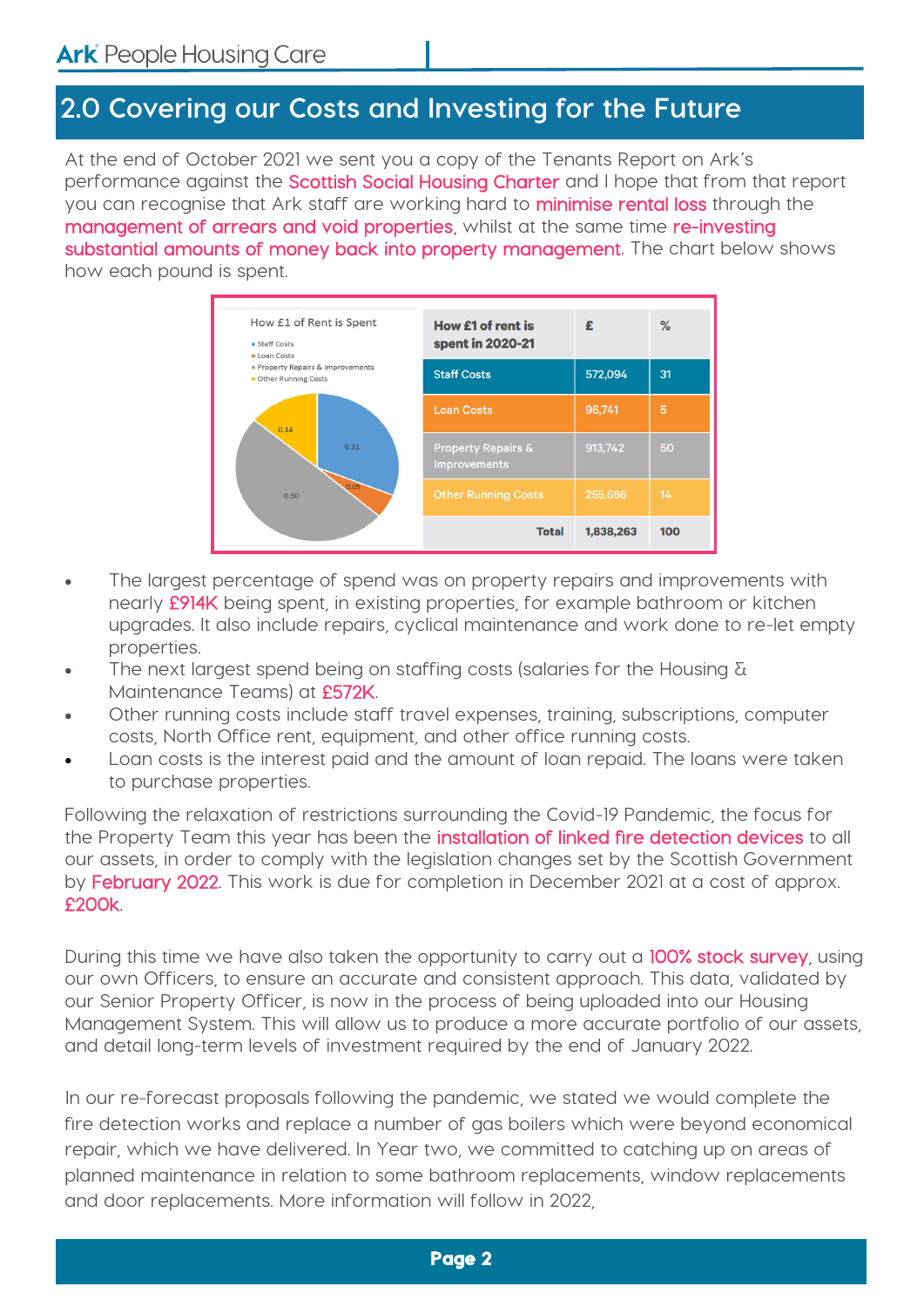In common with other Registered Social Landlords, we are experiencing price increases across all our trade sectors, particularly on materials. This is due to increased demand for certain building products, as we rebound from the pandemic. Many larger maintenance companies have indicated to the sector that they are planning a 10% to 20% increase in costs to compensate for this, with many of our current contractors raising similar concerns. As noted above as nearly 50% of rental income generated is used to repair, maintain, and invest in our stock, any long-term, or sustained price increases in this sector will have a significant impact on our ability to maintain services to our tenants, without significant rent increases being required.

# 3. Comparability

In 2021/22, housing associations implemented rent increases of between 0% and 5.2% on their properties. The **Scottish Average** across all RSLs (Housing Associations and Local Authorities) in Scotland was 1.2%, whilst Ark implemented a 2.6% increase.

We compared our rent and service charge levels with some of our peers, as shown in Table 2 below. Overall, Ark ranks fourth out of our peer group of six, across all property types.

| Landlord<br>name                       | 1 Apt<br>No.   | 2 Apt<br>No. | 3<br>Apt<br>No. | 4<br>Apt<br>No. | $5+$<br>Apt<br>No. | <b>Total</b><br>No. | 1 Apt<br><b>AWR</b> | 2 Apt<br><b>AWR</b> | 3 Apt<br><b>AWR</b> | 4 Apt<br><b>AWR</b> | $5+$ Apt -<br><b>AWR</b> | <b>Total</b><br><b>AWR</b> |
|----------------------------------------|----------------|--------------|-----------------|-----------------|--------------------|---------------------|---------------------|---------------------|---------------------|---------------------|--------------------------|----------------------------|
| <b>Ark Housing</b><br>Association      | 5              | 123          | 94              | 45              | 5                  | 272                 | 89.75               | 97.95               | 111.78              | 105.30              | 108.67                   | 104.05                     |
| <b>Blackwood</b><br>Homes and<br>Care  | 41             | 517          | 680             | 185             | 68                 | 1,491               | 101.87              | 96.7                | 106.88              | 118.59              | 133.95                   | 105.90                     |
| Key Housing<br>Association             | $\overline{ }$ | 417          | 182             | 89              | 18                 | 713                 | 80.84               | 92.64               | 98.9                | 108.88              | 198.14                   | 93.41                      |
| Loretto<br>Housing<br>Association      | 78             | 709          | 459             | 121             | 22                 | 1,389               | 106.75              | 95.63               | 94.1                | 97.84               | 118.56                   | 98.03                      |
| <b>Trust</b><br>Housing<br>Association | 387            | 2,200        | 710             | 296             | 25                 | 3,618               | 131.31              | 120.9               | 95.09               | 95.59               | 92.53                    | 114.68                     |
| Viewpoint<br>Housing<br>Association    | 76             | 974          | 246             | 16              | $\circ$            | 1,312               | 99.81               | 116.65              | 117.82              | 133.98              | null                     | 116.10                     |

Table 2 – Weekly Rent Charges Within Self-Contained Property Groups

#### Scottish **Housing Regulator ARC Dataset 2021) (AWR=Average Weekly Rent £)**

In November 2021 a survey of proposed rent and service charge increases across other RSL's was undertaken, allowing us to consider Ark's within the context of similar organisations.

Three organisations within our peer group are consulting on increases of between 2.5% and 4.0% The other organisations are consulting on a wide range of increases between 1.5% and 3.5%. Therefore despite inflation levels increasing dramatically many organisations will be consulting on **below inflationary level increases.**